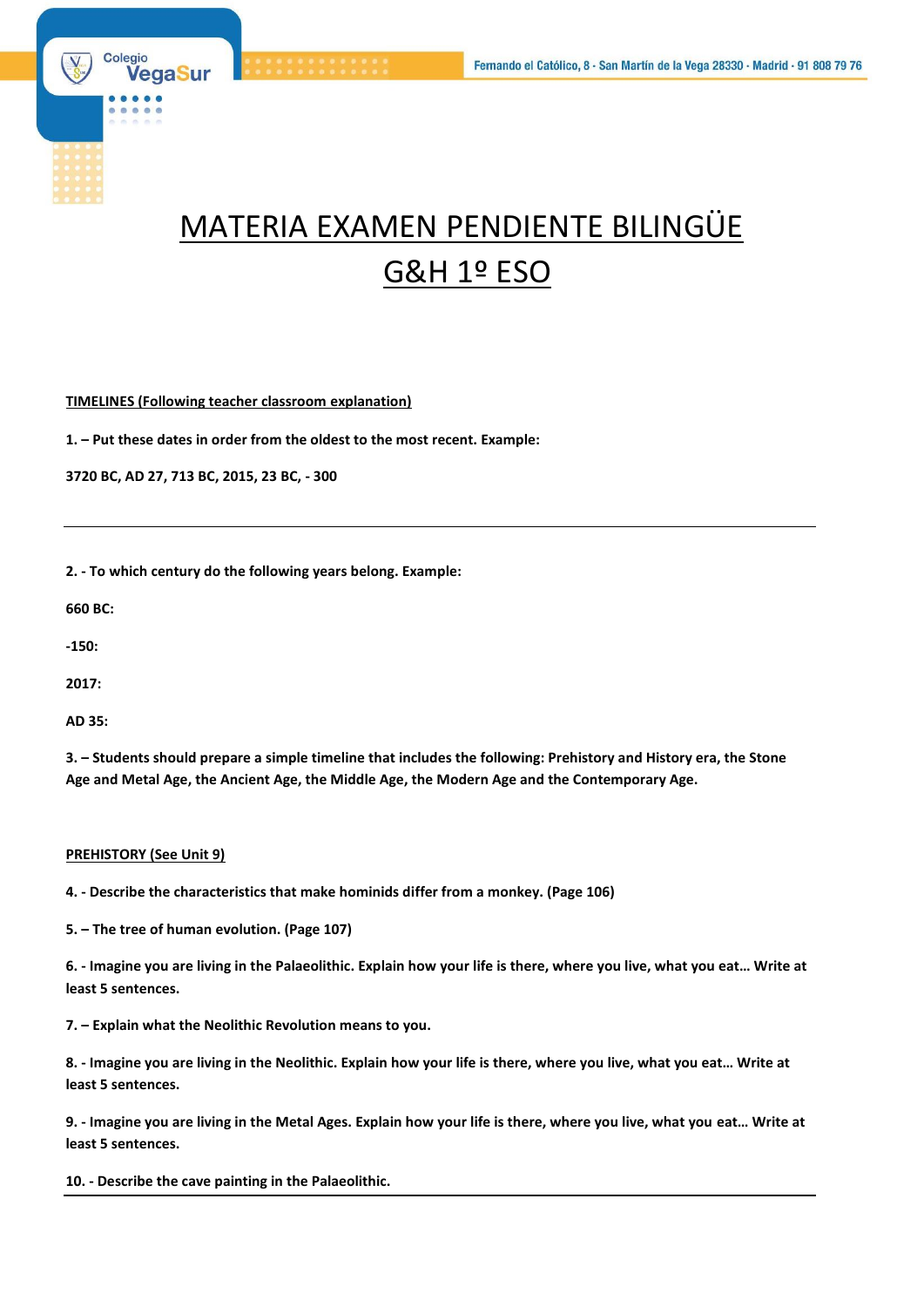Colegio VegaSur

### **FIRST CIVILISATIONS: EGYPT AND MESOPOTAMIA (See Unit 10-11)**

## **11. - Observe the maps and explain the evolution of these civilizations. (Classroom handout)**



**12. – Using the map such as the one below, identify the location of the river civilizations. Mark the rivers´ names with their corresponding civilizations and the continents they belong. (Classroom handout)**



**13. – Explain the sentence: "Mesopotamia and Egypt were contemporaries". Including dates and timeline.** 

**14. - DEFINITIONS: City-state, contemporary, monarchy, irrigation, hierarchical, scribe, theocracy, The Judgment of Osiris, Book of the Dead, pyramid, temple.**

- **15. – Why did the first civilizations depend on the rivers for their survival?**
- **16. - Tell me what you know about POLITICS in Mesopotamia and Egypt.**
- **17. - Tell me what you know about ECONOMY in Mesopotamia and Egypt.**
- **18. - Tell me what you know about SOCIETY in Mesopotamia and Egypt.**